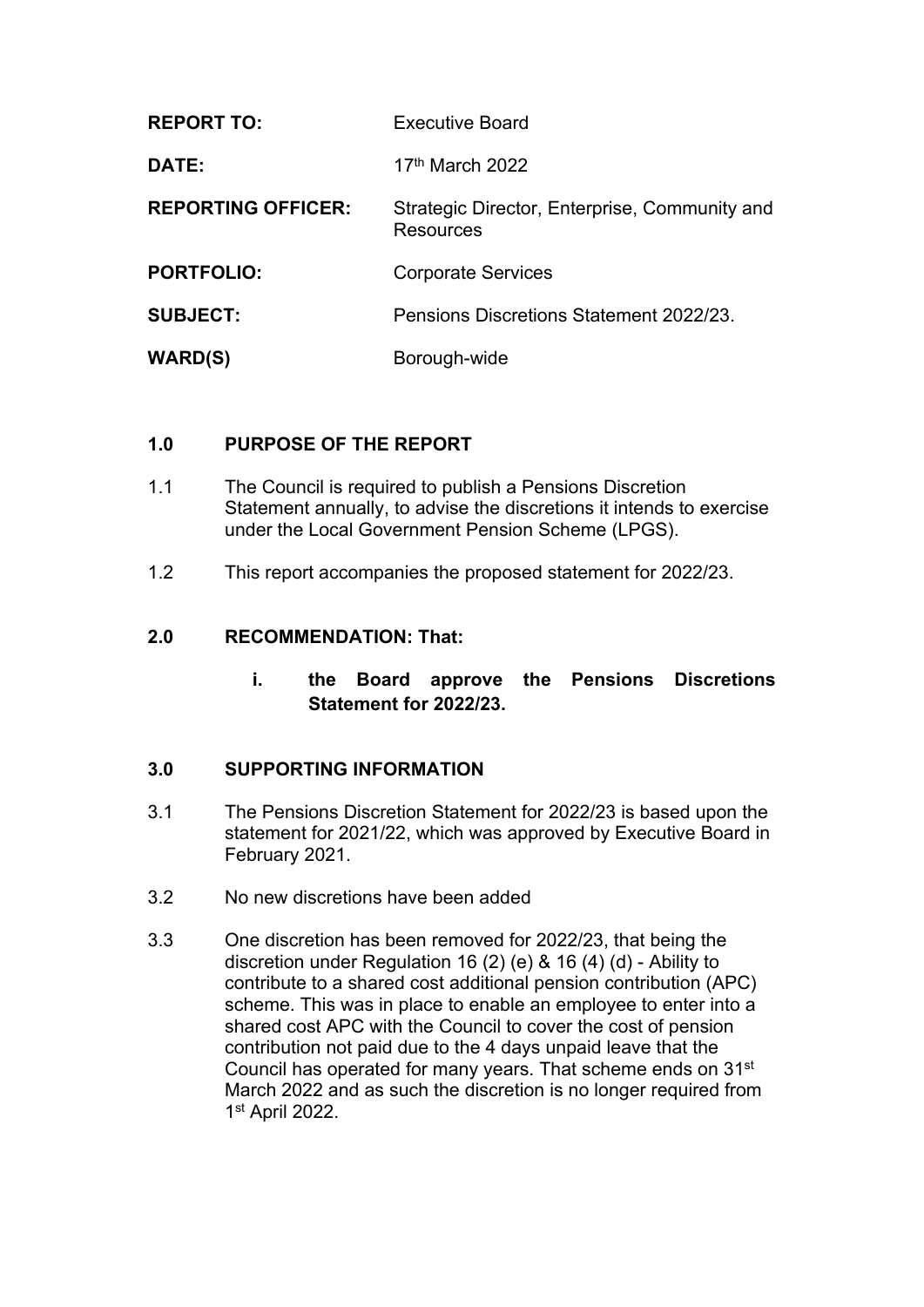3.4 There have been no material changes to the Local Government Pension Scheme Regulations 2013 that would result in a change to the statement. Regulation 60 of those regulations sets out what the statement should contain, and the statement is compliant.

# **4.0 POLICY IMPLICATIONS**

4.1 The Council is required to publish a written policy statement on how it will exercise its discretions provided by the scheme. The policies adopted seek to achieve the correct balance between cost to the council tax payer, good employee relations and staff recruitment and retention

# **5.0 FINANCIAL IMPLICATIONS**

5.1 There are financial implications for the Council in considering the application of these discretions. Each case will be different, and a business case will be required when such a discretion is exercised, balancing the interests of the Council with the interests of the individual.

# **6.0 IMPLICATIONS FOR THE COUNCIL'S PRIORITIES**

6.1 There are no direct implications to be noted for any of the Council's priorities.

# **7.0 RISK ANALYSIS**

7.1 The statement complies with the Local Government Pension Scheme Regulations 2013, and enables the Council to make balanced decisions taking into account all risks.

## **8.0 EQUALITY AND DIVERSITY ISSUES**

- 8.1 The recommendations will apply equally to all staff who are members of the LGPS. Employees have a right of appeal if they feel they have been treated incorrectly/unfairly.
- 8.2 In the first instance, appeals are made to the Operational Director Policy, People, Performance & Efficiency, who acts in the capacity of the Independent Person for the Independent Disputes and Resolution Procedure.